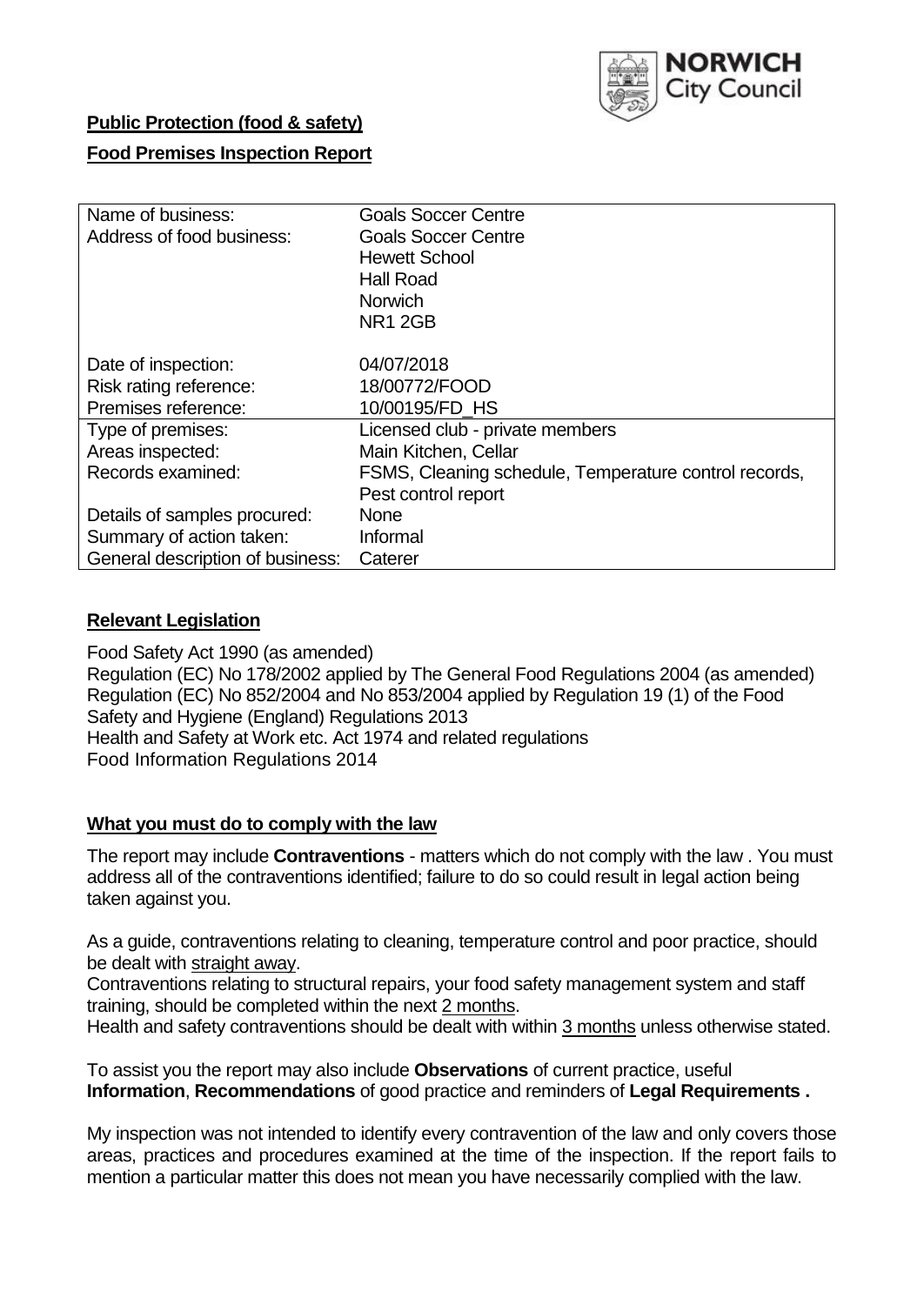# **FOOD SAFETY**

### **How we calculate your Food Hygiene Rating:**

The food safety section has been divided into the three areas which you are scored against for the hygiene rating: 1. food hygiene and safety procedures, 2. structural requirements and 3. confidence in management/control procedures. Each section begins with a summary of what was observed and the score you have been given. Details of how these scores combine to produce your overall food hygiene rating are shown in the table.

| <b>Compliance Area</b>                     |          |    |                | <b>You Score</b> |               |    |           |    |          |  |  |
|--------------------------------------------|----------|----|----------------|------------------|---------------|----|-----------|----|----------|--|--|
| Food Hygiene and Safety                    |          |    |                | $\mathbf{0}$     | 5             | 10 | 15        | 20 | 25       |  |  |
| <b>Structure and Cleaning</b>              |          |    | $\overline{0}$ | 5                | 10            | 15 | 20        | 25 |          |  |  |
| Confidence in management & control systems |          |    | $\Omega$       | 5                | 10            | 15 | 20        | 30 |          |  |  |
|                                            |          |    |                |                  |               |    |           |    |          |  |  |
| <b>Your Total score</b>                    | $0 - 15$ | 20 | $25 - 30$      |                  | $35 - 40$     |    | $45 - 50$ |    | $>$ 50   |  |  |
| <b>Your Worst score</b>                    | 5        | 10 | 10             |                  | 15            |    | 20        |    |          |  |  |
|                                            |          |    |                |                  |               |    |           |    |          |  |  |
| <b>Your Rating is</b>                      | 5        | 4  | 3              |                  | $\mathcal{P}$ |    |           |    | $\Omega$ |  |  |

Your Food Hygiene Rating is 5 - a very good standard

000005

## **1. Food Hygiene and Safety**

Food hygiene standards are high. You demonstrated a very good standard of compliance with legal requirements. You have safe food handling practices and procedures and all the necessary control measures to prevent cross-contamination are in place. Some minor contraventions require your attention. **(Score 5)**

### Contamination risks

**Contravention** The following exposed food to the general risk of cross-contamination with bacteria or allergens or its physical contamination with dirt or foreign objects:

• staff drinks stored in the kitchen fridge. Please remove.

**Observation I** was pleased you could demonstrate effective E.coli 0157 control through the complete separation of raw and ready-to-eat food, the correct use of wash-hand basins and thorough handwashing, having dedicated equipment (including complex equipment) for raw and ready-to-eat foods, through 2-stage cleaning and the correct use of sanitisers, and by controlling the risks posed by soily vegetables.

**Observation** I noted: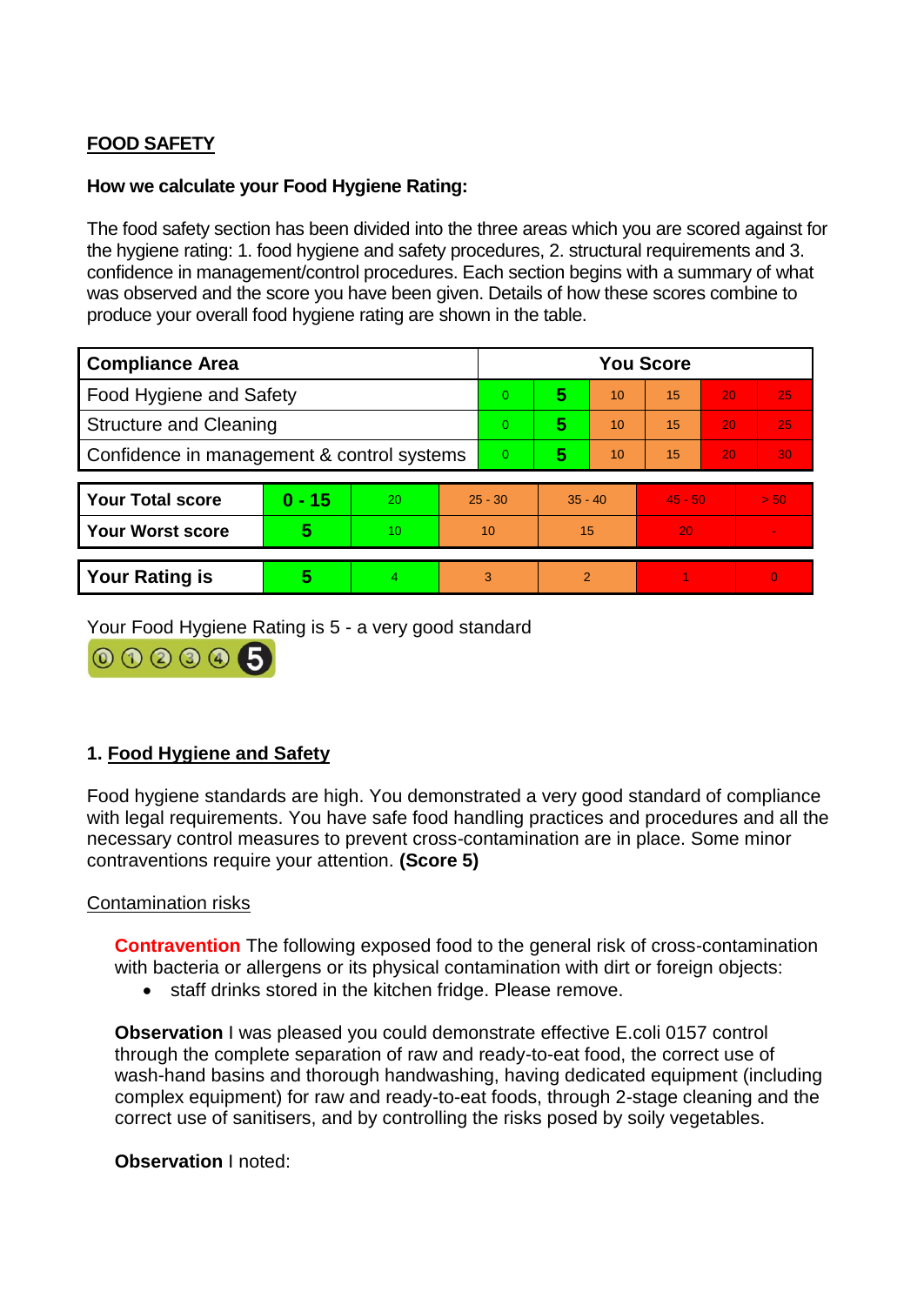no raw meat is handled at all.

### Hand-washing

**Observation** Hand washing was managed well and wash-hand basins were well stocked with hand cleaning material.

#### Personal Hygiene

**Contravention** The following are examples of poor personal hygiene or where it was made difficult for food handlers to maintain sufficiently high standards of personal cleanliness:

• staff have a uniform which may or may or may not be put on at work. No additional protective washable over clothing is worn in the kitchen.

**Recommendation** That kitchen staff are provided with disposable aprons. Also ensure hair is tied back/suitable head covering is worn.

#### Temperature Control

**Observation I** was pleased to see you were able to limit bacterial growth and/or survival by applying appropriate temperature controls at points critical to food safety and that you were diligently monitoring temperatures.

**Observation** Good daily records of chill,freezer and cook temperature are maintained. The probe is calibrated and recorded monthly.

### **2. Structure and Cleaning**

The structure facilities and standard of cleaning and maintenance are all of a good standard and only minor repairs and/or improvements are required. Pest control and waste disposal provisions are adequate. The minor contraventions require your attention. **(Score 5)**

### Cleaning of Structure

**Contravention** The following structural items were dirty and require more frequent and thorough cleaning:

- beer cellar floor
- cellar freezer seals

**Observation** The kitchen had been well maintained and the standard of cleaning was exceptionally high.

### Cleaning Chemicals / Materials / Equipment and Methods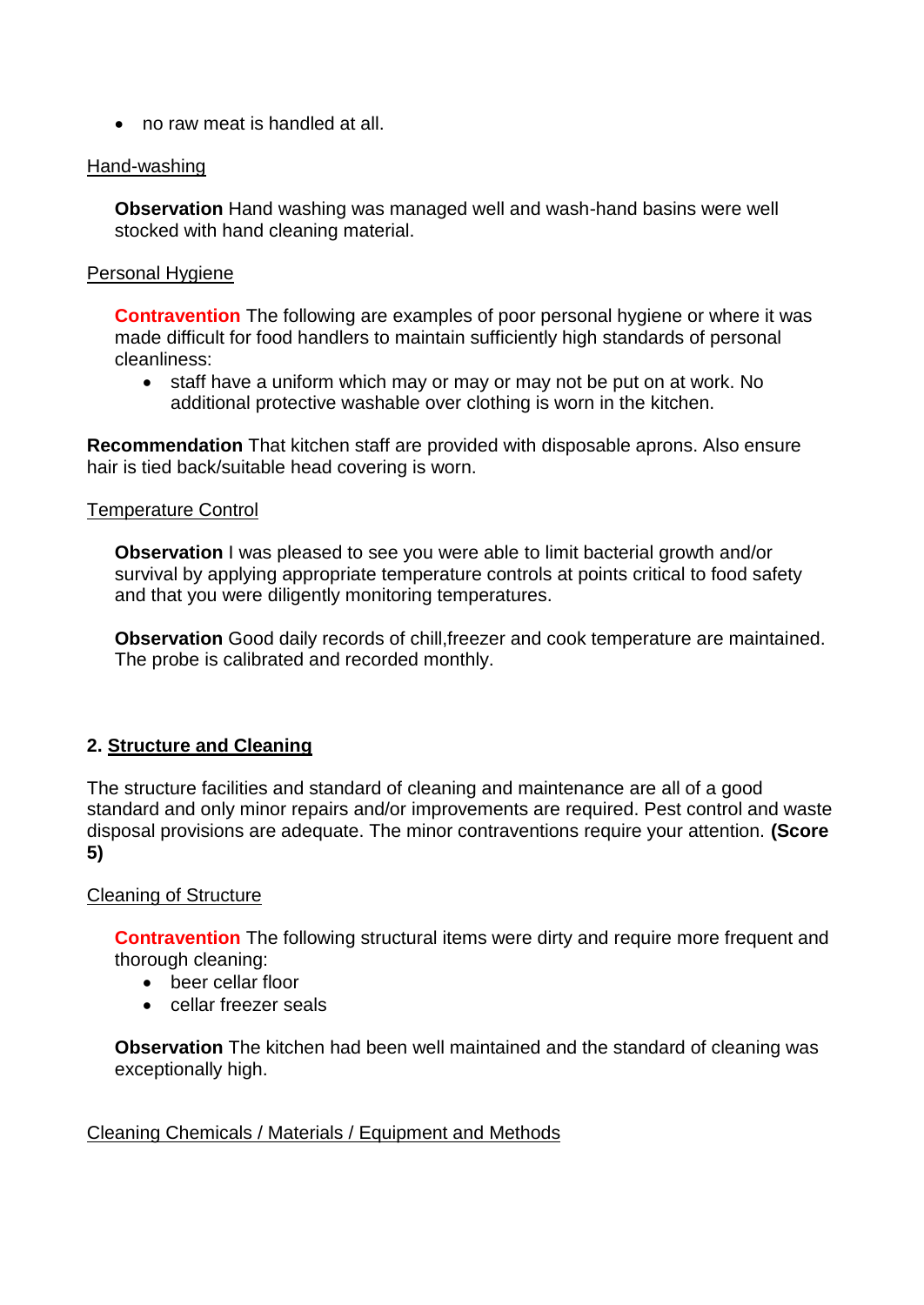**Observation** I was pleased to see that the premises was kept clean and that your cleaning materials, methods and equipment were able to minimise the spread of harmful bacteria between surfaces.

#### Maintenance

**Observation** I was pleased to see the kitchen had recently been refurbished.

#### Facilities and Structural provision

**Observation** I was pleased to see the premises had been well maintained and that adequate facilities had been provided.

#### Pest Control

**Observation** A Rentokil contract is in place. No problems were found at last visit.

#### **3. Confidence in Management**

A food safety management system is in place and you demonstrate a very good standard of compliance with the law. Food hazards are understood properly controlled managed and reviewed. Your records are appropriate and generally maintained. You have a good track record. There are some minor contraventions which require your attention. **(Score 5)**

#### Type of Food Safety Management System Required

**Observation** Your SFBB/food safety management system was in place and working well. I was confident you had effective control over hazards to food. You have a policy produced by NSF. You are independently audited.

**Recommendation** That your Food Safety Management System be printed off and kept available for key staff.

#### **Traceability**

**Observation** Policies were in place to prevent any infected food handler from contaminating food.

**Observation** Food is centrally sourced.

#### Waste Food and other Refuse

**Observation** You had measures in place to dispose of waste food appropriately and were employing the services of an approved waste contractor.

**Training**